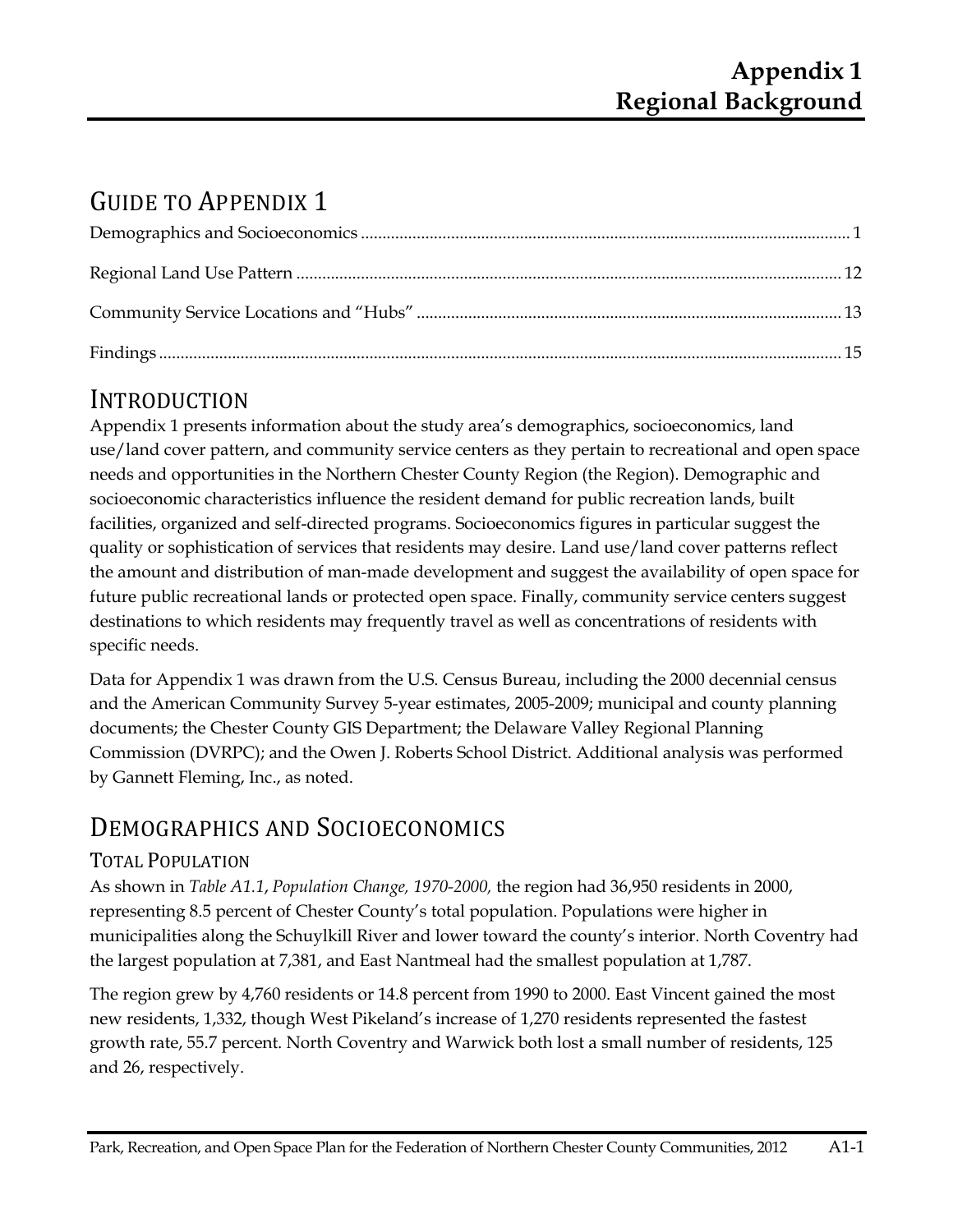From 1970 to 2000, the region grew at a rate of 37.9 percent, somewhat slower than Chester County's 55.8 percent growth rate over the same period. However, the region's growth rate increased each decade. For the 1990 to 2000 period, the region's 14.8 percent growth rate was comparable to Chester County's 15.2 percent.

|                       |         | <b>Population Counts</b> |         | Change  |           |          |           |        |  |
|-----------------------|---------|--------------------------|---------|---------|-----------|----------|-----------|--------|--|
|                       | 1970    | 1980                     | 1990    | 2000    | 1990-2000 |          | 1970-2000 |        |  |
|                       | #       | #                        | #       | #       | #         | $\%$     | #         | $\%$   |  |
| <b>Chester County</b> | 278,311 | 316,660                  | 376,396 | 433,501 | 57,105    | 15.2%    | 155,190   | 55.8%  |  |
| Northern Chester      | 26,795  | 29,054                   | 32,190  | 36,950  | 4,760     | 14.8%    | 10,155    | 37.9%  |  |
| County                |         |                          |         |         |           |          |           |        |  |
| <b>East Coventry</b>  | 3,284   | 4,085                    | 4,450   | 4,566   | 116       | 2.6%     | 1,282     | 39.0%  |  |
| East Nantmeal         | 858     | 1,222                    | 1,448   | 1,787   | 339       | 23.4%    | 929       | 108.3% |  |
| East Pikeland         | 4,384   | 4,410                    | 5,825   | 6,551   | 726       | 12.5%    | 2,167     | 49.4%  |  |
| East Vincent          | 5,084   | 4,739                    | 4,161   | 5,493   | 1,332     | 32.0%    | 409       | 8.0%   |  |
| North Coventry        | 6,690   | 7,164                    | 7,506   | 7,381   | $-125$    | $-1.7%$  | 691       | 10.3%  |  |
| South Coventry        | 1,518   | 1,556                    | 1,675   | 1,895   | 220       | 13.1%    | 377       | 24.8%  |  |
| Warwick               | 1,667   | 2,350                    | 2,582   | 2,556   | -26       | $-1.0\%$ | 889       | 53.3%  |  |
| West Pikeland         | 1,420   | 1,536                    | 2,281   | 3,551   | 1,270     | 55.7%    | 2,131     | 150.1% |  |
| <b>West Vincent</b>   | 1,890   | 1,992                    | 2,268   | 3,170   | 902       | 39.8%    | 1.280     | 67.7%  |  |

#### **Table A1.1: Population Change, 1970-2000**

Source: U.S. Census Bureau

By 2010, the region had a resident population of 43,907 and had increased its percentage of the county population to 8.8 percent, as shown in *Table A1.2, Population 2010*. North Coventry still had the largest population at 7,866, and East Nantmeal had the smallest population at 1,803.

#### **Table A1.2: Population, 2010**

|                         |         | Census  | Change    |          |
|-------------------------|---------|---------|-----------|----------|
|                         |         | Count   | 2000-2010 |          |
|                         | 2000    | 2010    | #         | $\%$     |
| <b>Chester County</b>   | 433,501 | 498,886 | 65,385    | 15.1%    |
| Northern Chester Region | 36,950  | 43,907  | 6,957     | 18.8%    |
| <b>East Coventry</b>    | 4,566   | 6,636   | 2,070     | 45.3%    |
| East Nantmeal           | 1,787   | 1,803   | 16        | 0.9%     |
| East Pikeland           | 6,551   | 7,079   | 528       | 8.1%     |
| East Vincent            | 5,493   | 6,821   | 1,328     | 24.2%    |
| North Coventry          | 7,381   | 7,866   | 485       | $6.6\%$  |
| South Coventry          | 1,895   | 2,604   | 709       | 37.4%    |
| Warwick                 | 2,556   | 2,507   | -49       | $-1.9\%$ |
| West Pikeland           | 3,551   | 4.024   | 473       | 13.3%    |
| <b>West Vincent</b>     | 3,170   | 4,567   | 1,397     | 44.1%    |

The region as a whole was larger than the City of Wilkes-Barre with 41,498 residents and the Borough of State College with 42,034 residents, and somewhat smaller than the state capital, the City of Harrisburg, with 49,528 residents.

Source: U.S. Census Bureau

The region grew 18.8 percent between 2000 and 2010. All townships except Warwick grew in population. East Coventry added the most residents, 2,070, and East Nantmeal added the fewest, 16.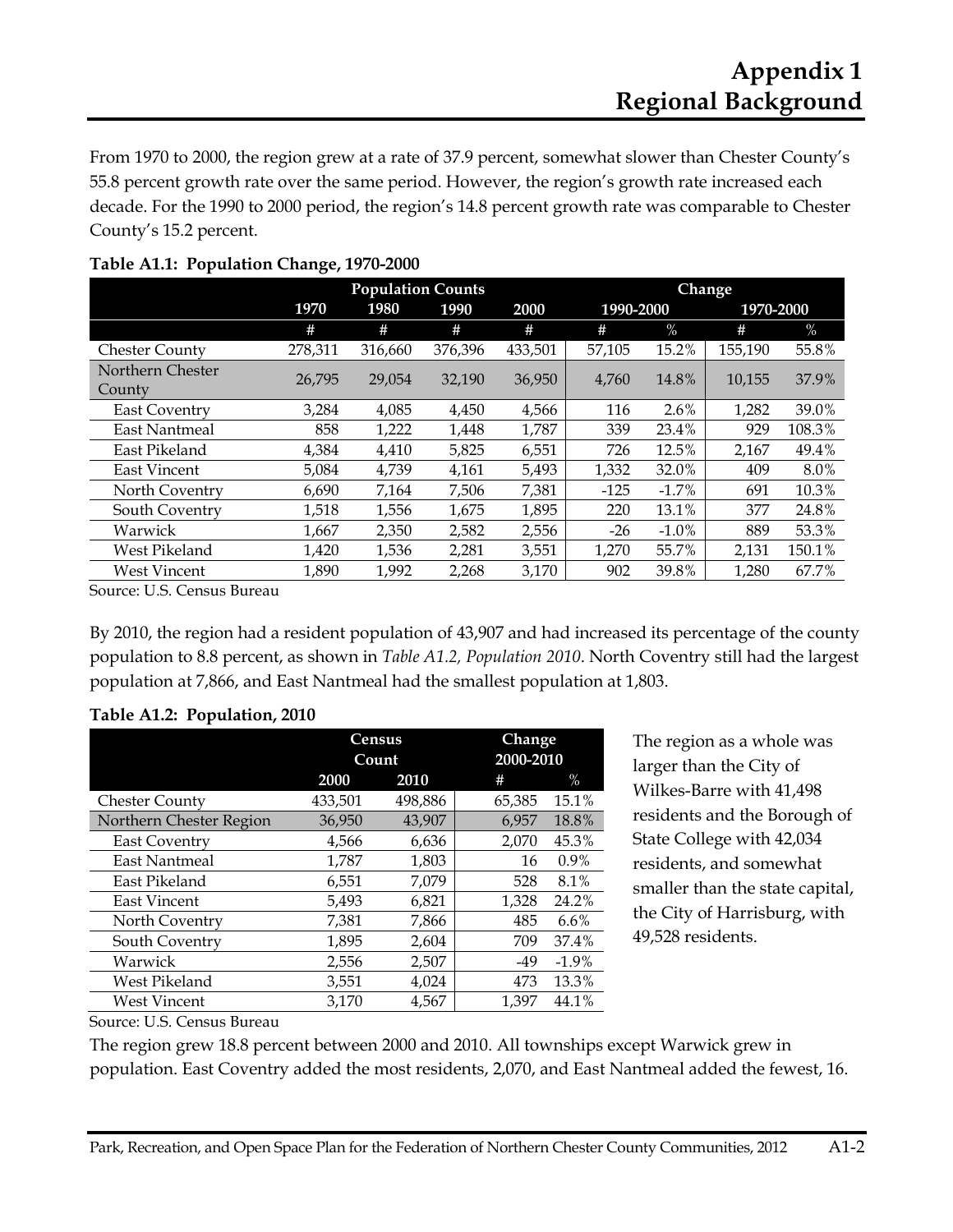West Vincent grew at the fastest rate, 44.1 percent, and East Nantmeal grew at the slowest rate, 0.9 percent. North Coventry notably rebounded from population loss in the 1990s with an increase of 485 persons, or 6.6 percent. Warwick's population declined by 49 persons, or 1.9 percent.

### POPULATION DENSITY AND URBAN POPULATION<sup>1</sup>

The average population density in Northern Chester County was 0.5 persons per acre in 2000 slightly less than half of Chester County's 0.9 persons per acre. Figures are presented in *Table A1.3, Population Density and Urban Classification, 2000*. East Pikeland had the highest population density at 1.2 persons per acre. East Nantmeal and Warwick each had a population density of 0.2 persons per acre. According to the U.S. Census Bureau's classification, 56 percent of the region's population lived in urbanized areas in 2000. The two most urbanized populations were in East Pikeland and North Coventry, while East Nantmeal, Warwick, and West Vincent had virtually no residents in urbanized areas.

|                         | <b>Census</b> |         | Population<br>Density | Urbanized<br>Population |
|-------------------------|---------------|---------|-----------------------|-------------------------|
|                         | Persons       | Acres   | Persons/acre          | $\%$ of total pop       |
| <b>Chester County</b>   | 433,501       | 483,840 | 0.9                   | 81%                     |
| Northern Chester County | 36,950        | 75,072  | 0.5                   | 56%                     |
| East Coventry           | 4,566         | 6,912   | 0.7                   | 67%                     |
| East Nantmeal           | 1,787         | 10,496  | 0.2                   | $0\%$                   |
| East Pikeland           | 6,551         | 5,632   | 1.2                   | 84%                     |
| East Vincent            | 5,493         | 8,640   | 0.6                   | 67%                     |
| North Coventry          | 7,381         | 8,576   | 0.9                   | 80%                     |
| South Coventry          | 1,895         | 4,800   | 0.4                   | 29%                     |
| Warwick                 | 2,556         | 12,288  | 0.2                   | $0\%$                   |
| West Pikeland           | 3,551         | 6,400   | 0.6                   | 54%                     |
| <b>West Vincent</b>     | 3,170         | 11,328  | 0.3                   | $1\%$                   |

|  |  | Table A1.3: Population Density and Urban Classification, 2000 |  |
|--|--|---------------------------------------------------------------|--|
|  |  |                                                               |  |

Source: U.S. Census Bureau

 $\overline{a}$ 

 $1$  The U.S. Census Bureau's urban-rural classification is fundamentally a delineation of geographical areas, identifying both individual urban areas and the rural areas of the nation. For the 2000 Census, the urban areas represent densely-developed territory of encompass residential, commercial, and other non-residential urban land uses. To qualify as an urban area, the territory identified according to criteria must encompass at least 2,500 people, at least 1,500 of which reside outside institutional group quarters.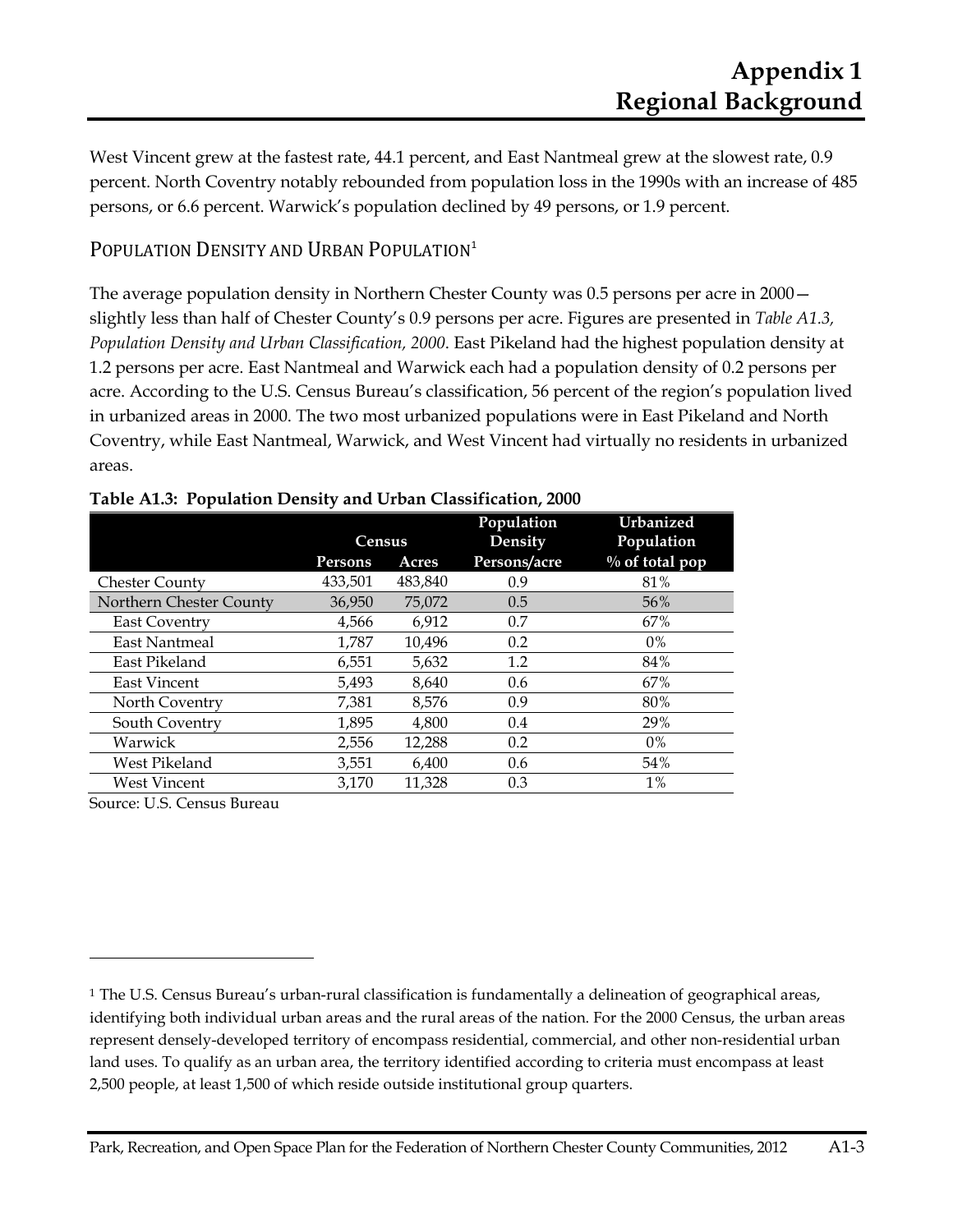### HOUSEHOLDS AND HOUSEHOLD SIZE

As shown in *Table A1.4, Households and Household Size, 2000 and 2009*, there were 13,628 households in the region in 2000. By 2009, the number of households was estimated at 15,431, reflecting an increase of 1,803 or 13 percent. This increase was greater than Chester County's 11 percent increase.

In addition, household sizes also increased from 2000 to 2009. While average household size was not available for the region, increases in the average household size of East Coventry, East Pikeland, South Coventry, and West Pikeland offset decreases in other municipalities by 0.31 persons per household, suggesting more significant growth in households than for Chester County, for which the average household size increased by 0.03 persons.

|                         |         | Households       |                            |      | <b>Household Size</b> |                     |
|-------------------------|---------|------------------|----------------------------|------|-----------------------|---------------------|
| Municipality            | 2000    | 2009<br>estimate | <b>Change</b><br>2000-2009 | 2000 | 2009<br>estimate      | Change<br>2000-2009 |
| <b>Chester County</b>   | 157,905 | 175,312          | 17.407                     | 2.65 | 2.68                  | 0.03                |
| Northern Chester County | 13.628  | 15,431           | 1,803                      | n/a  | n/a                   | n/a                 |
| <b>East Coventry</b>    | 1.649   | 2,333            | 684                        | 2.64 | 2.67                  | 0.03                |
| East Nantmeal           | 569     | 569              | 0                          | 2.74 | 2.68                  | $-0.06$             |
| East Pikeland           | 2.530   | 2.548            | 18                         | 2.58 | 2.66                  | 0.08                |
| <b>East Vincent</b>     | 1,888   | 2,197            | 309                        | 2.75 | 2.73                  | $-0.02$             |
| North Coventry          | 3,012   | 3,156            | 144                        | 2.45 | 2.44                  | $-0.01$             |
| South Coventry          | 690     | 849              | 159                        | 2.69 | 2.98                  | 0.29                |
| Warwick                 | 999     | 1.074            | 75                         | 2.56 | 2.53                  | $-0.03$             |
| West Pikeland           | 1,214   | 1,307            | 93                         | 2.93 | 3.08                  | 0.15                |
| <b>West Vincent</b>     | 1,077   | 1.398            | 321                        | 2.84 | 2.72                  | $-0.12$             |

#### **Table A1.4: Households and Household Size, 2000 and 2009**

Source: U.S. Census Bureau

#### MEDIAN AGE AND AGE DISTRIBUTION **Table A1.5: Median Age, 2000**

| Municipality                                                              | 1990 | 2000 | Increase<br>1990-2000 |
|---------------------------------------------------------------------------|------|------|-----------------------|
| <b>Chester County</b>                                                     | 34.0 | 36.9 | 2.9                   |
| Northern Chester County                                                   | n/a  | n/a  | n/a                   |
| East Coventry                                                             | 37.9 | 42.7 | 4.8                   |
| East Nantmeal                                                             | 34.3 | 37.5 | 3.2                   |
| East Pikeland                                                             | 34.4 | 39.3 | 4.9                   |
| East Vincent                                                              | 34.9 | 38.1 | 3.2                   |
| North Coventry                                                            | 34.9 | 40.1 | 5.2                   |
| South Coventry                                                            | 39.0 | 39.6 | 0.6                   |
| Warwick                                                                   | 35.9 | 41.4 | 5.5                   |
| West Pikeland                                                             | 36.0 | 38.9 | 2.9                   |
| West Vincent                                                              | 38.1 | 39.7 | 1.6                   |
| $\mathsf{G}_{\mathsf{O117}CQ}$ I I $\mathsf{C}_{\mathsf{O11}C11C}$ Rupani |      |      |                       |

Source: U.S. Census Bureau

The median age for the Region cannot be calculated from the available data, however it can be reasoned that the median age is higher than Chester County's 36.9 years since all municipal values are higher, as shown in *Table A1.5, Median Age, 2000*. The median age ranged from 37.5 years in East Nantmeal to 42.7 years in East Coventry in 2000. The population of the Region aged from 1990 to 2000 likely faster than Chester County's increase of 2.9 years, as only three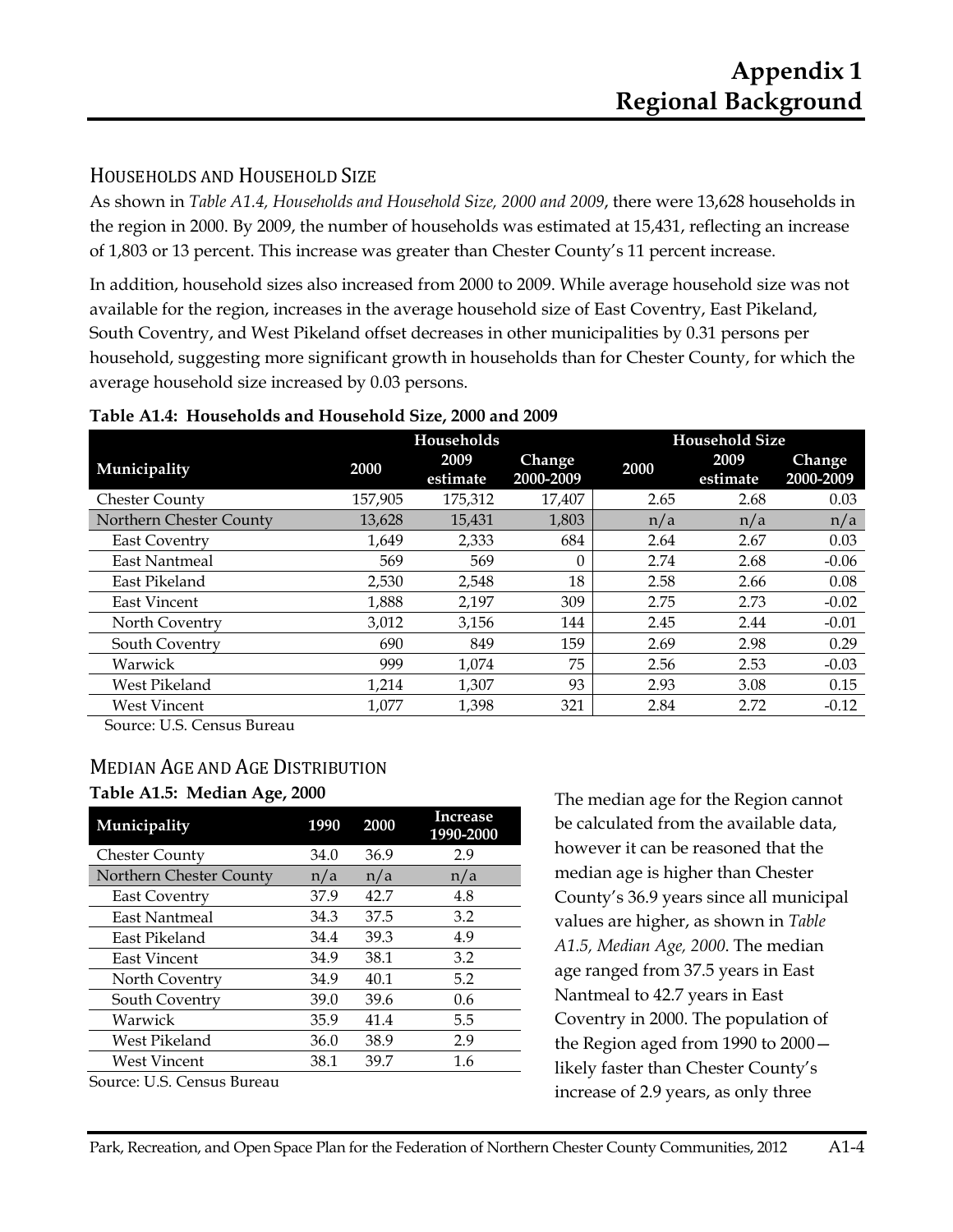municipal values were less than the county's increase of 2.9 years. Municipal values ranged from an increase of 0.6 years in South Coventry to 5.5 years in Warwick.

In 2000, the region's largest age group was the young adult group, representing residents 20 to 44 years old, as shown in *Table A1.6, Age Distribution, 2000*. These residents totaled 12,107 or 32.7 percent of the total population. Children and youth were the second-largest group at 10,238 residents or 27.7 percent of the total population, followed closely by the mature adult group of residents ages 45 to 64 at 9,880 residents or 26.7 percent. The senior adult group was the smallest at only 4,732 residents or 12.8 percent of the population.

East Nantmeal, East Vincent, and West Pikeland have the highest percentages of children and youth. East Nantmeal, East Pikeland, and North Coventry have the highest percentages of young adults. Warwick, West Pikeland, and West Vincent have the highest percentages of mature adults. East Coventry, North Coventry, and South Coventry have the highest percentages of senior adults.

### RACE AND ETHNICITY

In 2000, residents of minority or multiple races in Northern Chester County totaled 1,359 or 3.7 percent, as shown in *Table A1.7, Race and Ethnicity, 2000*. Only 3.8 percent of the region reported Hispanic or Latino ethnicity, also shown in *Table A1.7*. East Vincent was the most racially diverse township with 5.7percent of the residents being African American. West Pikeland had the highest percentage of Hispanic or Latino residents at 1.8 percent. Population growth from 1990 to 2000 reflected increases in residents of both white and non-white races as well as an increase of 0.3 percent in residents of Hispanic or Latino ethnicity.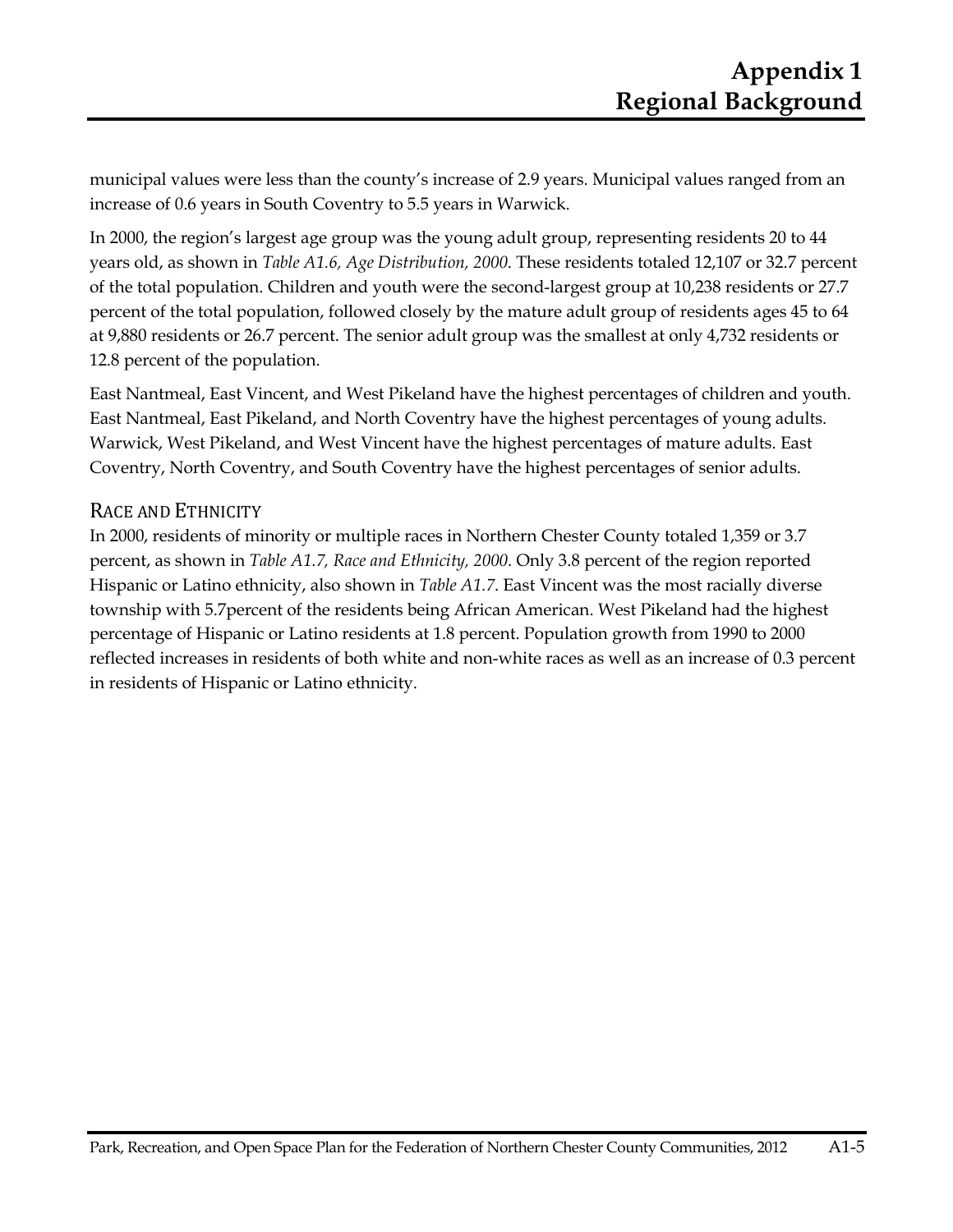| Table A1.6: Age Distribution, 2000              |                                      |               |                   |               |                  |               |                  |               |                     |               |
|-------------------------------------------------|--------------------------------------|---------------|-------------------|---------------|------------------|---------------|------------------|---------------|---------------------|---------------|
|                                                 | Northern<br><b>Chester</b><br>County |               | East<br>Coventry  |               | East<br>Nantmeal |               | East<br>Pikeland |               | <b>East Vincent</b> |               |
| <b>Age Groups</b>                               | #                                    | $\frac{0}{0}$ | #                 | $\frac{0}{0}$ | $\#$             | $\frac{0}{0}$ | #                | $\frac{0}{0}$ | $\#$                | $\frac{0}{0}$ |
| Under 5                                         | 2,410                                | 6.5           | 239               | 5.2           | 104              | 5.8           | 407              | 6.2           | 477                 | 8.7           |
| $5-9$                                           | 2,814                                | 7.6           | 272               | 6.0           | 139              | 7.8           | 494              | 7.5           | 498                 | 9.1           |
| $10 - 14$                                       | 2,729                                | 7.4           | 366               | 8.0           | 154              | 8.6           | 511              | 7.8           | 380                 | 6.9           |
| 15-19                                           | 2,285                                | 6.2           | 313               | 6.9           | 151              | 8.4           | 358              | 5.5           | 328                 | 6.0           |
| <b>School Age Group</b>                         | 10,238                               | 27.7          | 1,190             | 26.1          | 548              | 30.7          | 1,770            | 27.0          | 1,683               | 30.6          |
| 20-24                                           | 1,273                                | 3.4           | 133               | 2.9           | 123              | 6.9           | 181              | 2.8           | 150                 | 2.7           |
| 25-34                                           | 3,847                                | 10.4          | 355               | 7.8           | 150              | 8.4           | 759              | 11.6          | 724                 | 13.2          |
| 35-44                                           | 6,987                                | 18.9          | 816               | 17.9          | 357              | 20.0          | 1,314            | 20.1          | 935                 | 17.0          |
| <b>Young Adult Group</b>                        | 12,107                               | 32.8          | 1,304             | 28.6          | 630              | 35.3          | 2,254            | 34.4          | 1,809               | 32.9          |
| 45-54                                           | 6,050                                | 16.4          | 696               | 15.2          | 299              | 16.7          | 1,054            | 16.1          | 734                 | 13.3          |
| 55-59                                           | 2,103                                | 5.7           | 302               | 6.6           | 109              | 6.1           | 335              | 5.1           | 261                 | 4.7           |
| 60-64                                           | 1,727                                | 4.7           | 245               | 5.4           | 54               | 3.0           | 330              | 5.0           | 263                 | 4.8           |
| <b>Mature Adult Group</b>                       | 9,880                                | 26.7          | 1,243             | 27.2          | 462              | 25.9          | 1,719            | 26.2          | 1,258               | 22.9          |
| 65-74                                           | 2,619                                | 7.1           | 374               | 8.2           | 91               | 5.1           | 486              | 7.4           | 361                 | 6.6           |
| 75-84                                           | 1,556                                | 4.2           | 271               | 5.9           | 42               | 2.4           | 254              | 3.9           | 240                 | 4.4           |
| 85 and Over                                     | 557                                  | 1.5           | 184               | 4.0           | 14               | 0.8           | 68               | 1.0           | 149                 | 2.7           |
| <b>Senior Adult Group</b>                       | 4,732                                | 12.8          | 829               | 18.2          | 147              | 8.2           | 808              | 12.3          | 750                 | 13.6          |
| <b>Group Total</b>                              | 36,957                               | 100.0         | 4,566             | 100.0         | 1,787            | 100.0         | 6,551            | 100.0         | 5,500               | 100.0         |
|                                                 | <b>North</b><br>Coventry             |               | South<br>Coventry |               | Warwick          |               | West<br>Pikeland |               | <b>West Vincent</b> |               |
|                                                 |                                      |               |                   |               |                  |               |                  |               |                     |               |
| <b>Age Groups</b>                               | $\#$                                 | $\frac{0}{0}$ | $\#$              | $\frac{0}{0}$ | $\#$             | $\frac{0}{0}$ | #                | $\frac{0}{0}$ | $\#$                | $\frac{0}{0}$ |
| Under 5                                         | 382                                  | 5.2           | 124               | 6.5           | 118              | 4.6           | 285              | 8.0           | 274                 | 8.6           |
| $5-9$                                           | 493                                  | 6.7           | 139               | 7.3           | 161              | 6.3           | 312              | 8.8           | 306                 | 9.7           |
| $10 - 14$                                       | 431                                  | 5.8           | 144               | 7.6           | 206              | 8.1           | 324              | 9.1           | 213                 | 6.7           |
| 15-19                                           | 526                                  | 7.1           | 118               | 6.2           | 153              | 6.0           | 209              | 5.9           | 129                 | 4.1           |
| <b>School Age Group</b>                         | 1,832                                | 24.8          | 525               | 27.7          | 638              | 25.0          | 1,130            | 31.8          | 922                 | 29.1          |
| 20-24                                           | 364                                  | 4.9           | 46                | 2.4           | 92               | 3.6           | 82               | 2.3           | 102                 | 3.2           |
| 35-44                                           | 1,277                                | 17.3          | 374               | 19.7          | 446              | 17.4          | 789              | 22.2          | 679                 | 21.4          |
| <b>Young Adult Group</b>                        | 2,527                                | 34.2          | 635               | 33.5          | 800              | 31.3          | 1,122            | 31.6          | 1,026               | 32.4          |
| 45-54                                           | 1,239                                | 16.8          | 274               | 14.5          | 512              | 20.0          | 694              | 19.5          | 548                 | 17.3          |
| 55-59                                           | 390                                  | 5.3           | 105               | 5.5           | 206              | 8.1           | 202              | 5.7           | 193                 | 6.1           |
| 60-64                                           | 354                                  | 4.8           | 81                | 4.3           | 100              | 3.9           | 144              | 4.1           | 156                 | 4.9           |
| <b>Mature Adult Group</b>                       | 1,983                                | 26.9          | 460               | 24.3          | 818              | 32.0          | 1,040            | 29.3          | 897                 | 28.3          |
| 65-74                                           | 603                                  | 8.2           | 157               | 8.3           | 188              | 7.4           | 155              | 4.4           | 204                 | 6.4           |
| 75-84                                           | 383                                  | 5.2           | 99                | 5.2           | 82               | 3.2           | 87               | 2.5           | 98                  | 3.1           |
| 85 and Over                                     | 53                                   | 0.7           | 19                | $1.0\,$       | 30               | 1.2           | 17               | 0.5           | 23                  | $0.7\,$       |
| <b>Senior Adult Group</b><br><b>Group Total</b> | 1,039<br>7,381                       | 14.1<br>100.0 | 275<br>1,895      | 14.5<br>100.0 | 300<br>2,556     | 11.7<br>100.0 | 259<br>3,551     | 7.3<br>100.0  | 325<br>3,170        | 10.3<br>100.0 |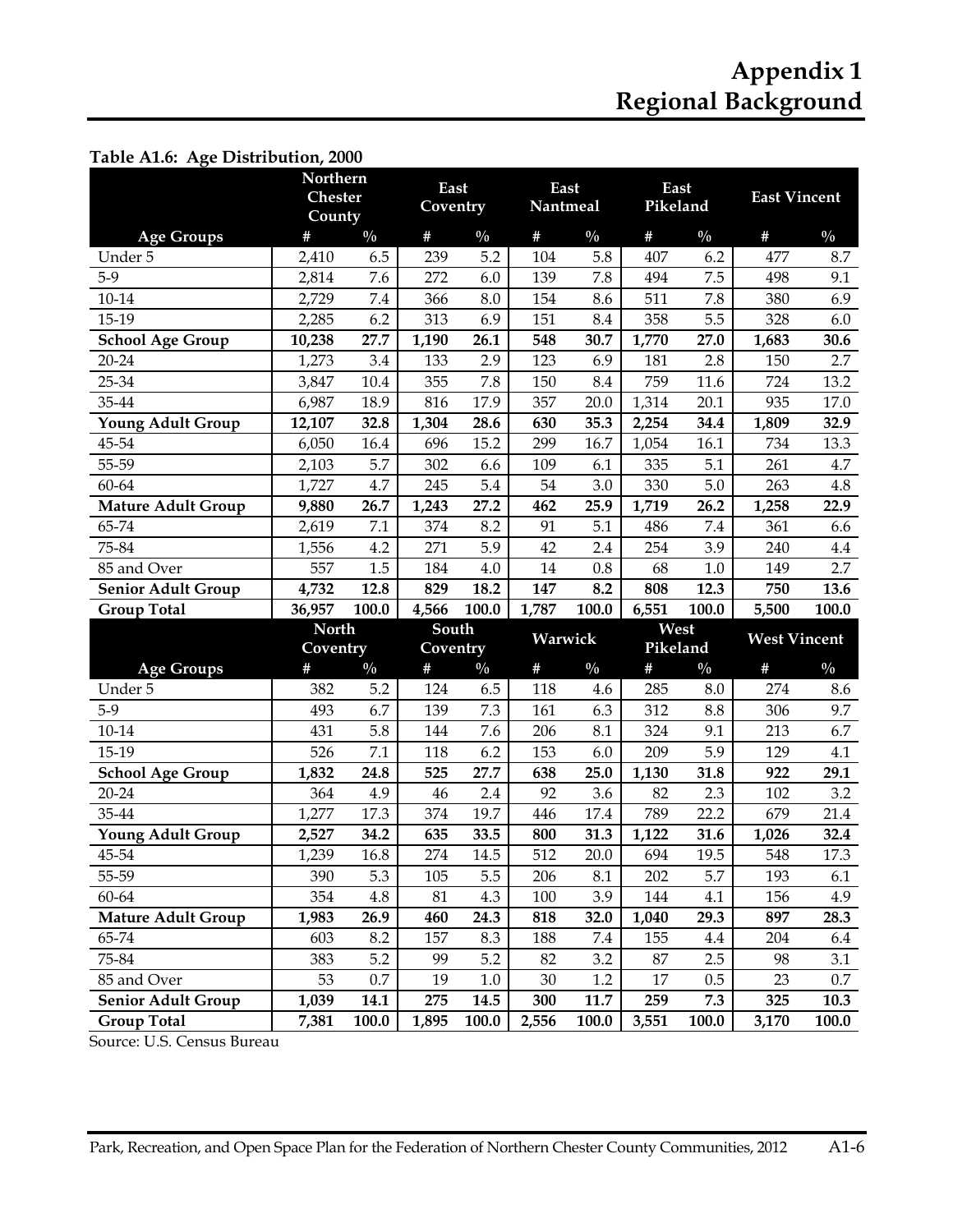|  |  | Table A1.7: Race and Ethnicity, 2000 |  |
|--|--|--------------------------------------|--|
|--|--|--------------------------------------|--|

|                      |      |                    |                                     |                                             |                  |                                                  |                         |                    |                                        |        |                   | 1990-2000 Change |                           |
|----------------------|------|--------------------|-------------------------------------|---------------------------------------------|------------------|--------------------------------------------------|-------------------------|--------------------|----------------------------------------|--------|-------------------|------------------|---------------------------|
|                      |      | <b>White alone</b> | <b>Black or African</b><br>American | American Indian and<br><b>Alaska Native</b> | Asian            | Native Hawaiian and<br>Other Pacific<br>Islander | Other race              | I'wo or more races | <b>Hispanic or Latino</b><br>Ethnicity | Total  | <b>White Race</b> | Non-White Race   | Hispanic Ethnicity        |
| Northern<br>Chester  | #    | 36,498             | 663                                 | 49                                          | 321              | 11                                               | 70                      | 245                | 306                                    | 36,957 | 4,829             | 838              | 82                        |
| County               | $\%$ | 98.8               | 1.8                                 | 0.1                                         | 0.9              | 0.0                                              | 0.2                     | 0.7                | $0.8\,$                                |        | 15.0              | 2.6              | 0.3                       |
| <b>East Coventry</b> | #    | 4,525              | 15                                  | $\boldsymbol{0}$                            | 0                | 11                                               | $\,8\,$                 | 7                  | 28                                     | 4,566  | 92                | 24               | $-34$                     |
|                      | $\%$ | 99.1               | 0.3                                 | 0.0                                         | 0.0              | 0.2                                              | 0.2                     | 0.2                | 0.6                                    |        | 2.1               | 0.5              | $-0.8$                    |
| East                 | #    | 1,744              | 24                                  | 2                                           | $\boldsymbol{0}$ | $\boldsymbol{0}$                                 | $\overline{\mathbf{4}}$ | 13                 | $14\,$                                 | 1,787  | 314               | 31               | $\sqrt{2}$                |
| Nantmeal             | $\%$ | 97.6               | 1.3                                 | 0.1                                         | 0.0              | 0.0                                              | 0.2                     | 0.7                | $0.8\,$                                |        | 21.8              | 2.1              | 0.1                       |
| East Pikeland        | #    | 6,285              | 68                                  | $\boldsymbol{0}$                            | 116              | $\boldsymbol{0}$                                 | $\mathbf{0}$            | 82                 | 87                                     | 6,551  | 541               | 185              | $43\,$                    |
|                      | $\%$ | 95.9               | $1.0\,$                             | 0.0                                         | 1.8              | 0.0                                              | 0.0                     | 1.3                | $1.3\,$                                |        | 9.3               | 3.2              | $0.7\,$                   |
| <b>East Vincent</b>  | #    | 5,102              | 316                                 | $\overline{0}$                              | 19               | $\mathbf{0}$                                     | 5                       | 58                 | 31                                     | 5,500  | 1,184             | 155              | $-14$                     |
|                      | $\%$ | 92.8               | 5.7                                 | 0.0                                         | 0.3              | 0.0                                              | 0.1                     | $1.1\,$            | 0.6                                    |        | 28.5              | 3.7              | $-0.3$                    |
| North                | #    | 7,101              | 132                                 | 26                                          | $74\,$           | $\boldsymbol{0}$                                 | 7                       | 41                 | 58                                     | 7,381  | $-268$            | 143              | $14\,$                    |
| Coventry             | $\%$ | 96.2               | 1.8                                 | 0.4                                         | $1.0\,$          | 0.0                                              | 0.1                     | 0.6                | 0.8                                    |        | $-3.6$            | 1.9              | $0.2\,$                   |
| South                | #    | 1,862              | 16                                  | 4                                           | 7                | $\boldsymbol{0}$                                 | $\boldsymbol{0}$        | 6                  | 8                                      | 1,895  | 193               | 27               | $\bf 4$                   |
| Coventry             | $\%$ | 98.3               | $0.8\,$                             | 0.2                                         | 0.4              | 0.0                                              | 0.0                     | 0.3                | 0.4                                    |        | 11.5              | 1.6              | 0.2                       |
| Warwick              | #    | 2,520              | 17                                  | 9                                           | $\overline{0}$   | $\mathbf{0}$                                     | $\mathbf{0}$            | 10                 | 3                                      | 2,556  | $-62$             | 36               | $\ensuremath{\mathbf{3}}$ |
|                      | $\%$ | 98.6               | 0.7                                 | 0.4                                         | 0.0              | 0.0                                              | 0.0                     | 0.4                | 0.1                                    |        | $-2.4$            | 1.4              | 0.1                       |
| West                 | #    | 3,398              | 49                                  | 7                                           | 53               | $\theta$                                         | 44                      | $\theta$           | 64                                     | 3,551  | 1,124             | 146              | 51                        |
| Pikeland             | $\%$ | 95.7               | 1.4                                 | 0.2                                         | 1.5              | 0.0                                              | 1.2                     | 0.0                | 1.8                                    |        | 49.3              | 6.4              | 2.2                       |
| <b>West Vincent</b>  | #    | 3,089              | 12                                  | $\boldsymbol{0}$                            | 46               | $\theta$                                         | $\mathbf{0}$            | 23                 | 6                                      | 3,170  | 839               | 63               | 6                         |
|                      | $\%$ | 97.4               | 0.4                                 | 0.0                                         | 1.5              | 0.0                                              | 0.0                     | 0.7                | 0.2                                    |        | 37.0              | 2.8              | 0.3                       |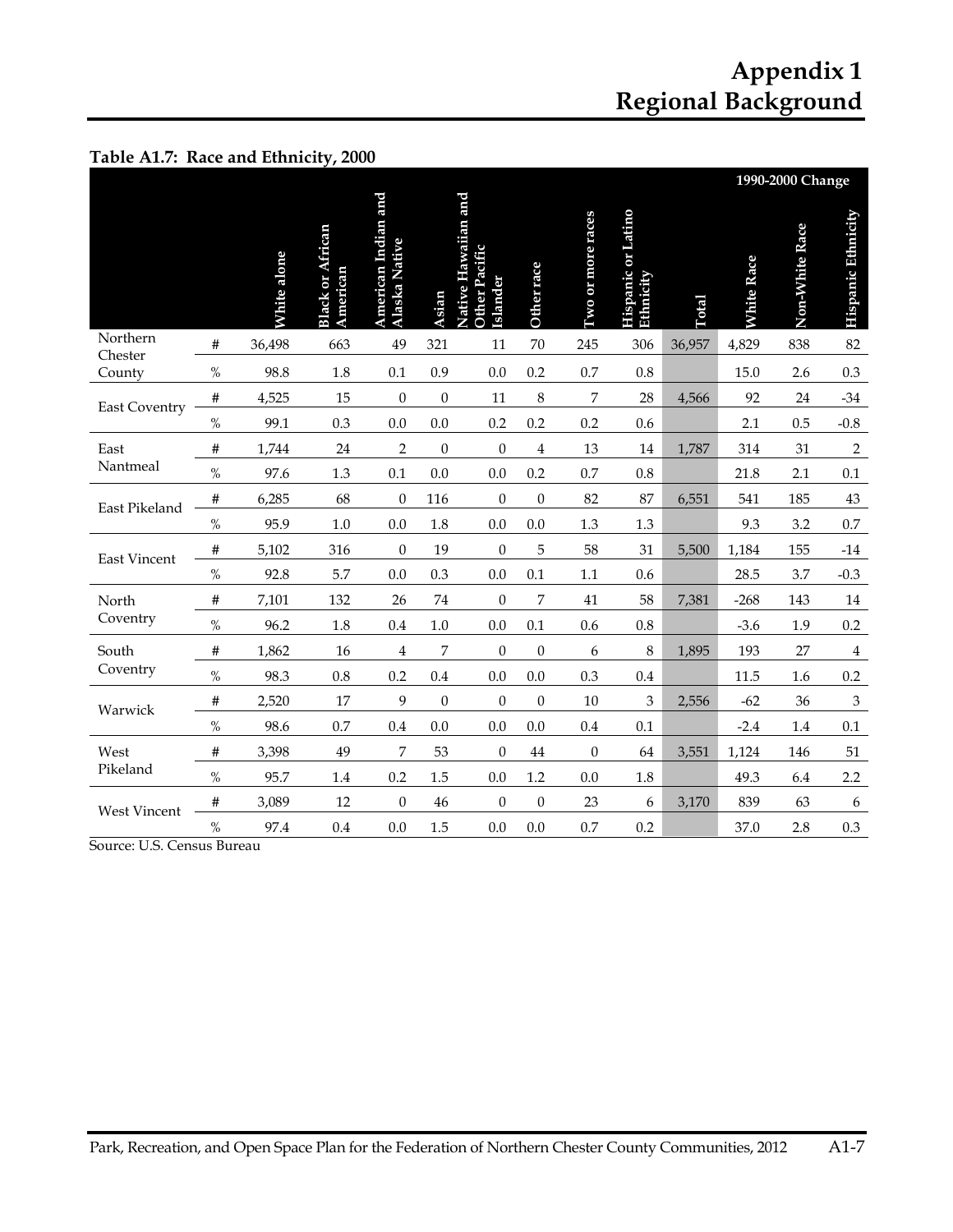**Any College** 

### EDUCATIONAL ATTAINMENT

In 2000, the vast majority of the region's residents over 25 years old—88.7 percent—had at least a high school education, as shown in *Table A1.8, Educational Attainment, 2000*. That figure was less than 1 percent behind that of Chester County's percentage of high school graduates at 89.3 percent. West Pikeland had the highest percentage of residents within this category—more than 96 percent of the population. East Vincent had the lowest percentage at 82.8 percent. A majority of the region's residents, 58.2 percent, had also completed higher educational coursework, and more than two in five, or 42.5 percent, had achieved an advanced degree. In East Pikeland, West Pikeland, and West Vincent, more than 50 percent of residents had completed an advanced degree.

|                                          | Less than 9th<br>grade     |               | 9th to 12th<br>grade,<br>no diploma |               | <b>High School</b><br>Graduate (or<br>equivalent) |               | At least a High<br><b>School Diploma</b>     |               |                                     |
|------------------------------------------|----------------------------|---------------|-------------------------------------|---------------|---------------------------------------------------|---------------|----------------------------------------------|---------------|-------------------------------------|
|                                          | #                          | $\frac{0}{0}$ | $\#$                                | $\frac{0}{0}$ | #                                                 | $\frac{0}{0}$ | $\frac{0}{0}$                                |               |                                     |
| <b>Chester County</b>                    | 10,085                     | 3.5           | 20,491                              | 89.3          | 74,179                                            | 26.0          |                                              | 89.3          |                                     |
| <b>Northern</b><br><b>Chester County</b> | 774                        | 3.0           | 2,090                               | 88.7          | 7,771                                             | 30.5          |                                              | 88.7          |                                     |
| <b>East Coventry</b>                     | 189                        | 5.8           | 317                                 | 84.4          | 1,135                                             | 35.0          |                                              | 84.4          |                                     |
| <b>East Nantmeal</b>                     | $\overline{7}$             | 0.6           | 65                                  | 93.5          | 299                                               | 26.8          |                                              | 93.5          |                                     |
| East Pikeland                            | 131                        | 2.8           | 275                                 | 91.2          | 1,234                                             | 26.8          |                                              | 91.2          |                                     |
| <b>East Vincent</b>                      | 181                        | 4.9           | 449                                 | 82.8          | 1,157                                             | 31.6          |                                              | 82.8          |                                     |
| North Coventry                           | 152                        | 2.9           | 521                                 | 87.0          | 2,003                                             | 38.6          |                                              | 87.0          |                                     |
| South Coventry                           | 34                         | 2.6           | 139                                 | 86.9          | 442                                               | 33.4          |                                              | 86.9          |                                     |
| Warwick                                  | 44                         | 2.4           | 150                                 | 89.4          | 677                                               | 37.1          |                                              | 89.4          |                                     |
| West Pikeland                            | 7                          | 0.3           | 66                                  | 96.9          | 376                                               | 16.1          |                                              | 96.9          |                                     |
| <b>West Vincent</b>                      | 29                         | 1.4           | 108                                 | 93.6          | 448                                               | 20.9          |                                              | 93.6          |                                     |
|                                          | Some college,<br>no degree |               | Associate's<br><b>Degree</b>        |               | <b>Bachelor's</b><br><b>Degree</b>                |               | <b>Graduate or</b><br>Professional<br>Degree |               | <b>Any College</b><br><b>Degree</b> |
|                                          |                            |               |                                     |               |                                                   |               |                                              |               |                                     |
|                                          | $\#$                       | $\frac{0}{0}$ | $\#$                                | $\frac{0}{0}$ | #                                                 | $\frac{0}{0}$ | #                                            | $\frac{0}{0}$ | $\frac{0}{0}$                       |
| <b>Chester County</b>                    | 44,280                     | 15.5          | 15,429                              | 5.4           | 76,003                                            | 26.6          | 45,349                                       | 15.9          | 47.9                                |
| Northern<br><b>Chester County</b>        | 4,008                      | 15.8          | 1,551                               | 6.1           | 5,780                                             | 22.7          | 3,472                                        | 13.6          | 42.5                                |
| <b>East Coventry</b>                     | 555                        | 17.1          | 185                                 | 5.7           | 502                                               | 15.5          | 360                                          | 11.1          | 32.3                                |
| <b>East Nantmeal</b>                     | 206                        | 18.5          | 69                                  | 6.2           | 331                                               | 29.7          | 139                                          | 12.5          | 48.3                                |
| East Pikeland                            | 635                        | 13.8          | 373                                 | 8.1           | 1,206                                             | 26.2          | 746                                          | 16.2          | 50.5                                |
| <b>East Vincent</b>                      | 564                        | 15.4          | 248                                 | 6.8           | 721                                               | 19.7          | 347                                          | 9.5           | 35.9                                |
| North Coventry                           | 757                        | 14.6          | 343                                 | 6.6           | 914                                               | 17.6          | 495                                          | 9.5           | 33.8                                |
| South Coventry                           | 232                        | 17.5          | 53                                  | 4.0           | 269                                               | 20.3          | 155                                          | 11.7          | 36.0                                |

#### **Table A1.8: Educational Attainment, 2000**

West Vincent | 277 12.9 | 111 5.2 | 718 33.5 | 455 21.2 | 59.8 Source: U.S. Census Bureau

West Pikeland 119 17.9 84 3.6 806 34.5 581 24.8 62.9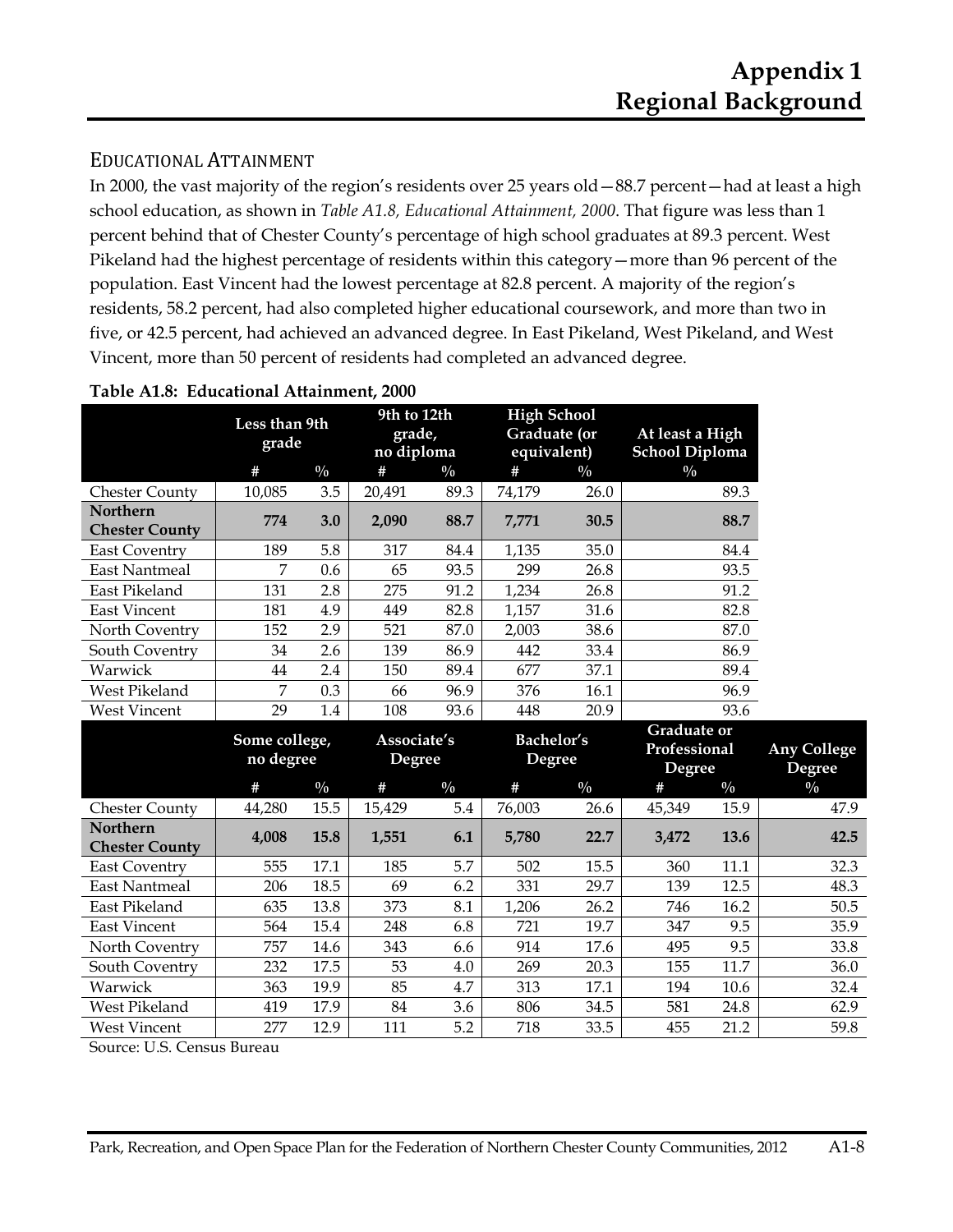### INCOME

Due to data limitations, median household income for the region was not available; however, median household income ranged from \$51,954 in North Coventry to \$105,322 in West Pikeland in 2000, as shown in *Table A1.9, Median Household and Per Capita Income, 1990-2000*. East Nantmeal, East Pikeland, West Pikeland, and West Vincent had median household incomes higher than the County's \$65,295.

Overall, the region experienced real growth in median household incomes from 1989 to 1999. Growth in five municipalities exceeded that of Chester County, however the median household income in East Coventry, North Coventry, and Warwick declined in real dollars. West Vincent saw the highest real growth between 1989 and 1999 in household income—\$21,872. North Coventry saw the largest decline—\$1,531.

Per capita income for 1999 ranged from \$25,418 in North Coventry to \$48,616 in West Pikeland. The average municipal per capita income was \$32,458—2.6 percent higher than that of Chester County. Real growth in per capita income from 1989 to 1999 varied from a high of \$11,382 in West Vincent to a low of \$3,428 in East Nantmeal.

| Municipality          | 1989 Median<br><b>Household Income</b> | 1989 Median<br><b>Household Income</b><br>$(in 1999 \$ | 1999 Median<br><b>Household Income</b> | <b>Real Growth</b><br>in 1999 \$ |
|-----------------------|----------------------------------------|--------------------------------------------------------|----------------------------------------|----------------------------------|
| <b>Chester County</b> | \$45,642                               | \$61,160                                               | \$65,295                               | \$4,135                          |
| <b>East Coventry</b>  | \$43,396                               | \$58,151                                               | \$58,125                               | $-$ \$26                         |
| <b>East Nantmeal</b>  | \$46,964                               | \$62,932                                               | \$72,375                               | \$9,443                          |
| East Pikeland         | \$50,079                               | \$67,106                                               | \$72,850                               | \$5,744                          |
| <b>East Vincent</b>   | \$36,274                               | \$48,607                                               | \$63,851                               | \$15,244                         |
| North Coventry        | \$39,914                               | \$53,485                                               | \$51,954                               | $-$1,531$                        |
| South Coventry        | \$42,381                               | \$56,791                                               | \$62,857                               | \$6,066                          |
| Warwick               | \$42,382                               | \$56,792                                               | \$56,771                               | $-521$                           |
| West Pikeland         | \$76,480                               | \$102,483                                              | \$105,322                              | \$2,839                          |
| <b>West Vincent</b>   | \$52,352                               | \$70,152                                               | \$92,024                               | \$21,872                         |
|                       | 1989 Per Capita                        | 1990 Per Capita                                        | 1999 Per Capita                        | <b>Real Growth</b>               |
|                       |                                        |                                                        |                                        |                                  |
| Municipality          | Income                                 | Income (in 1999 \$)                                    | Income                                 | in 1999 \$                       |
| <b>Chester County</b> | \$20,601                               | \$27,605                                               | \$31,627                               | \$4,022                          |
| <b>East Coventry</b>  | \$17,079                               | \$22,886                                               | \$27,257                               | \$4,371                          |
| <b>East Nantmeal</b>  | \$26,631                               | \$35,686                                               | \$32,258                               | $-$ \$3,428                      |
| East Pikeland         | \$18,898                               | \$25,323                                               | \$31,774                               | \$6,451                          |
| <b>East Vincent</b>   | \$14,837                               | \$19,882                                               | \$27,799                               | \$7,917                          |
| North Coventry        | \$19,224                               | \$25,760                                               | \$25,418                               | $-$ \$342                        |
| South Coventry        | \$18,882                               | \$25,302                                               | \$28,956                               | \$3,654                          |
| Warwick               | \$21,037                               | \$28,190                                               | \$26,547                               | $-$1,643$                        |
| West Pikeland         | \$30,990                               | \$41,527                                               | \$48,616                               | \$7,089                          |

#### **Table A1.9: Median Household and Per Capita Income, 1990-2000**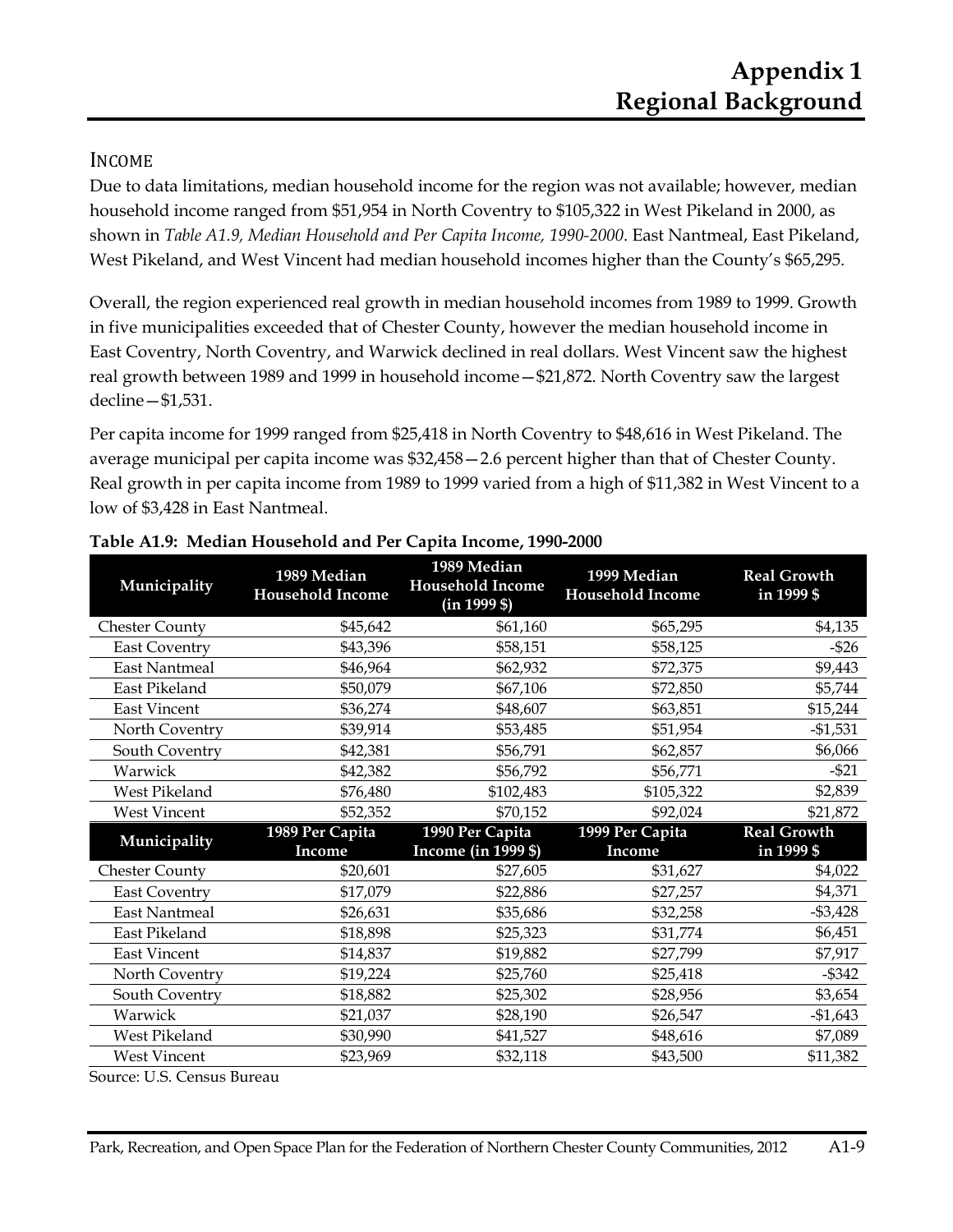## FAMILIES AND INDIVIDUALS IN POVERTY

Of the 15,025 families living in the region in 2000, 1 in 50 (2 percent) was classified as living in poverty, as shown in *Table A1.10, Families and Individuals in Poverty, 2000*. Of these, 72.9 percent included children under the age of 18, and 44.4 percent were single-mother families. East Vincent had the highest percentage of families living in poverty, 7.2 percent or 108 families. Another 1,450 individuals, or 4.5 percent of the region's residents, were classified as living in poverty. Municipal percentages ranged from 0.5 percent in West Pikeland to 7.4 percent in East Nantmeal.

|                                                            | <b>Northern</b><br><b>Chester</b><br>County |                  | East<br>Coventry |               | East<br>Nantmeal |                  | <b>East Pikeland</b> |               | <b>East Vincent</b> |               |
|------------------------------------------------------------|---------------------------------------------|------------------|------------------|---------------|------------------|------------------|----------------------|---------------|---------------------|---------------|
|                                                            | #                                           | $\frac{0}{0}$    | #                | $\frac{0}{0}$ | #                | $\frac{0}{0}$    | #                    | $\frac{0}{0}$ | $\#$                | $\frac{0}{0}$ |
| Families living below poverty level                        | 295                                         | 2.0              | 25               | 2.0           | $8\,$            | 1.8              | 10                   | 0.5           | 108                 | 7.2           |
| With related children under 18 years                       | 215                                         | n/a              | 12               | 2.0           | $\overline{2}$   | 0.9              | 10                   | 1.2           | 100                 | 11.7          |
| With related children under 5 years                        | 105                                         | n/a              | $\boldsymbol{0}$ | 0.0           | $\theta$         | 0.0              | $\theta$             | $0.0\,$       | 63                  | 16.8          |
| Families with female householder,                          |                                             |                  |                  |               |                  |                  |                      |               |                     |               |
| no husband present                                         | 131                                         | n/a              | 7                | 6.7           | 2                | 12.5             | $\Omega$             | 0.0           | 84                  | 31.5          |
| With related children under 18 years                       | 124                                         | n/a              | $\overline{7}$   | 11.3          | $\overline{2}$   | 33.3             | $\theta$             | 0.0           | 84                  | 41.6          |
| With related children under 5 years                        | 68                                          | n/a              | $\theta$         | 0.0           | $\theta$         | 0.0              | $\Omega$             | 0.0           | 55                  | 47.4          |
| <b>Total Families</b>                                      | 15,025                                      | n/a              | 1,255            | n/a           | 448              | n/a              | 1,822                | n/a           | 1,498               | n/a           |
|                                                            |                                             |                  |                  |               |                  |                  |                      |               |                     |               |
| Individuals                                                | 1,450                                       | 4.5              | 83               | 1.9           | 122              | 7.4              | 117                  | 1.8           | 339                 | 6.5           |
| 18 years and over                                          | 1072                                        | n/a              | $\overline{73}$  | 2.2           | 120              | 9.8              | 100                  | 2.1           | 203                 | 5.6           |
| 65 years and over                                          | 123                                         | n/a              | $\theta$         | 0.0           | 6                | 4.1              | 10                   | 1.2           | 27                  | 4.9           |
| Related children under 18 years                            | 371                                         | n/a              | 10               | 0.9           | $\overline{2}$   | 0.5              | 17                   | 1.0           | 136                 | 8.6           |
| <b>Total Population</b>                                    | 32,221                                      | n/a              | 4,566            | n/a           | 1,787            | n/a              | 6,551                | n/a           | 5,493               | n/a           |
|                                                            |                                             |                  |                  |               |                  |                  |                      |               |                     |               |
|                                                            | <b>North</b>                                |                  | South            |               |                  |                  | West                 |               | <b>West Vincent</b> |               |
|                                                            | Coventry                                    |                  | Coventry         |               | Warwick          |                  | Pikeland             |               |                     |               |
|                                                            | #                                           | $\frac{0}{0}$    | #                | $\frac{0}{0}$ | #                | $\frac{0}{0}$    | #                    | $\frac{0}{0}$ | #                   | $\frac{0}{0}$ |
| Families living below poverty level                        | 67                                          | 3.2              | 17               | 3.2           | 27               | 3.6              | 5                    | 0.5           | 28                  | 3.2           |
| With related children under 18 years                       | 42                                          | 4.9              | $\overline{2}$   | 0.8           | 27               | 8.2              | $\theta$             | 0.0           | 20                  | 4.6           |
| With related children under 5 years                        | 24                                          | 8.1              | $\theta$         | 0.0           | $\overline{4}$   | 6.2              | $\theta$             | 0.0           | 14                  | 7.5           |
| Families with female householder,                          |                                             |                  |                  |               |                  |                  |                      |               |                     |               |
| no husband present                                         | 31                                          | 12.5             | 3                | 8.6           | $\theta$         | 0.0              | $\overline{0}$       | 0.0           | 4                   | 11.8          |
| With related children under 18 years                       | 27                                          | 20.0             | $\theta$         | 0.0           | $\theta$         | 0.0              | $\theta$             | 0.0           | $\overline{4}$      | 18.2          |
| With related children under 5 years                        | $\boldsymbol{9}$                            | 26.5             | $\boldsymbol{0}$ | 0.0           | $\theta$         | $0.0\,$          | $\theta$             | $0.0\,$       | $\overline{4}$      | 28.6          |
| <b>Total Families</b>                                      | 2,103                                       | n/a              | 525              | n/a           | 756              | n/a              | 1,023                | n/a           | 866                 | n/a           |
|                                                            |                                             |                  |                  |               |                  |                  |                      |               |                     |               |
| Individuals                                                | 333                                         | 4.5              | 68               | 3.7           | 156              | 6.1              | 18                   | 0.5           | 214                 | 6.8           |
| 18 years and over                                          | 246                                         | $\overline{4.3}$ | 61               | 4.5           | 87               | 4.4              | 18                   | 0.7           | 164                 | 7.2           |
| 65 years and over                                          | $\overline{12}$                             | $\overline{1.2}$ | $\overline{31}$  | 13.1          | 9                | $\overline{3.0}$ | 6                    | 2.3           | 22                  | 6.8           |
| Related children under 18 years<br><b>Total Population</b> | 87<br>7,381                                 | 5.4<br>n/a       | 5<br>1,895       | 1.0<br>n/a    | 64<br>2,556      | 11.0<br>n/a      | $\theta$<br>3,551    | 0.0<br>n/a    | 50<br>3,170         | 5.9<br>n/a    |

| Table A1.10: Families and Individuals in Poverty, 2000 |  |  |  |
|--------------------------------------------------------|--|--|--|
|                                                        |  |  |  |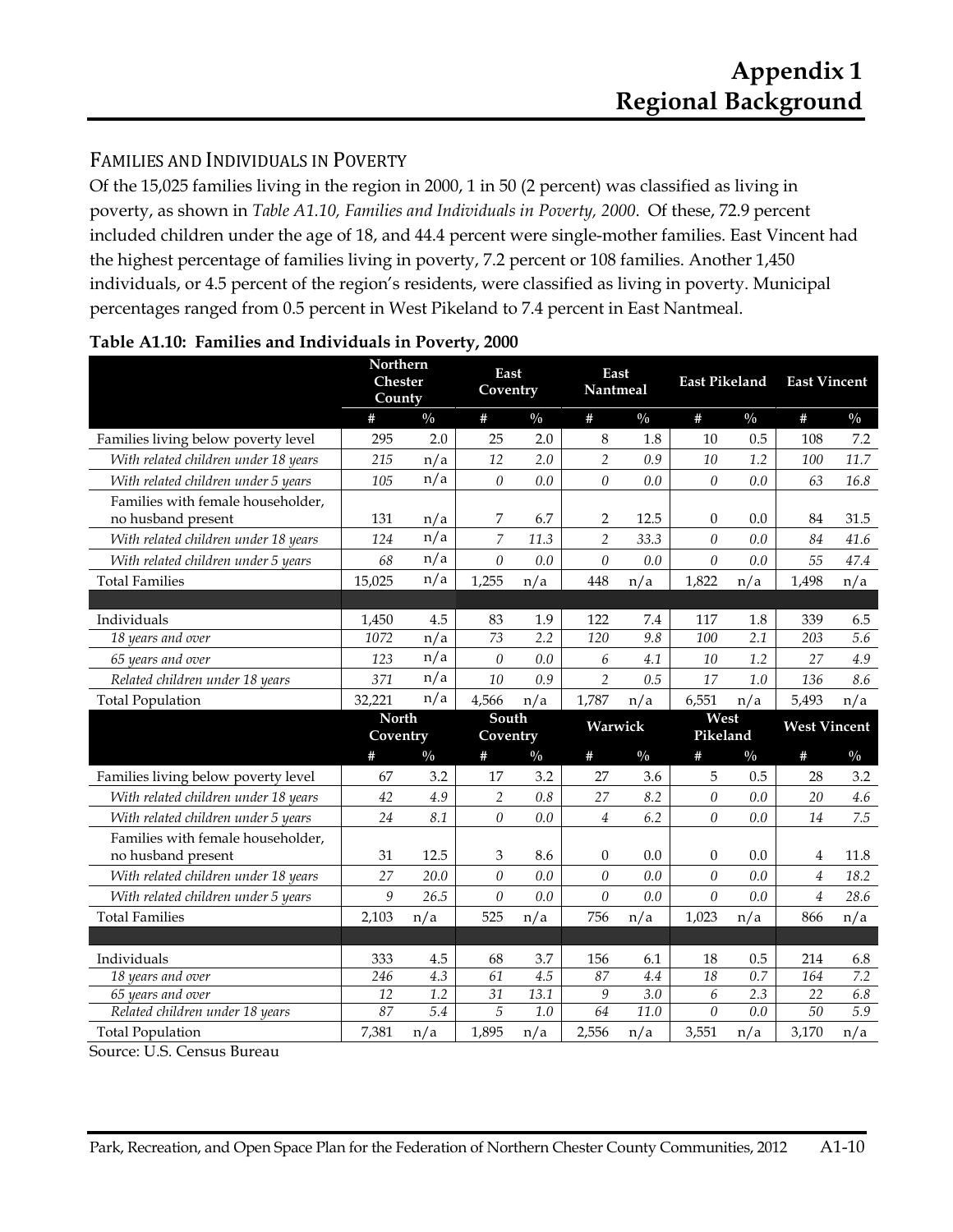### POPULATION FORECAST

Multiple population forecasts suggest continued growth through 2030 for the Region, though growth rates vary by source. Forecasts presented in municipal planning documents and those prepared by the Delaware Valley Regional Planning Commission (DVRPC) were reviewed. Both forecasts were considered "too high" by several municipalities.

The 2010 Owen J. Roberts School District reported 2010 municipal populations higher than the municipal and DVRPC forecasts for 2010, thus these figures did not provide a lower base population from which to forecast growth. However, the School District projected a 6 percent, 302-student enrollment by the 2020-2021 school year, largely due to the construction of 23 residential development projects totaling 1,718 units, supporting growth forecasts with actual and proposed development activity.

Using the more conservative DVRPC municipal population forecasts for 2020 and 2030, the resident population in the Region could reach 45,000 within a few years and exceed 53,000 within 20 years, as shown in *A1.11, Population Forecast, 2020 and 2030*. Applying slower growth rates of 10.5 percent for 2010-2020 and 8.0 percent for 2020-2030 for the region as derived from DVRPC forecasts, the regional population could still surpass 50,000 by 2030.

|                         | <b>Census Count</b> |        |        |           |               | <b>Population Projection</b> |           |               |
|-------------------------|---------------------|--------|--------|-----------|---------------|------------------------------|-----------|---------------|
|                         | 2000                | 2010   | 2020   | 2010-2020 |               | 2030                         | 2020-2030 |               |
|                         |                     |        |        | #         | $\frac{0}{0}$ |                              | #         | $\frac{0}{0}$ |
| <b>Northern Chester</b> |                     |        |        |           |               |                              |           |               |
| County                  | 36,950              | 43,907 | 48,860 | 4,953     | 11.3%         | 53,100                       | 4,240     | 8.68%         |
| <b>East Coventry</b>    | 4,566               | 6,636  | 7,040  | 404       | 6.1%          | 7,800                        | 760       | 10.80%        |
| East Nantmeal           | 1.787               | 1,803  | 2.080  | 277       | 15.4%         | 2,190                        | 110       | 5.29%         |
| East Pikeland           | 6,551               | 7,079  | 8,410  | 1,331     | 18.8%         | 9,360                        | 950       | 11.30%        |
| <b>East Vincent</b>     | 5,493               | 6,821  | 8,050  | 1,229     | 18.0%         | 9.070                        | 1,020     | 12.67%        |
| North Coventry          | 7.381               | 7.866  | 8.130  | 264       | 3.4%          | 8.430                        | 300       | 3.69%         |
| South Coventry          | 1,895               | 2,604  | 2,700  | 96        | 3.7%          | 2,890                        | 190       | 7.04%         |
| Warwick                 | 2,556               | 2,507  | 2,850  | 343       | 13.7%         | 2,930                        | 80        | 2.81%         |
| West Pikeland           | 3,551               | 4,024  | 5.020  | 996       | 24.8%         | 5.500                        | 480       | 9.56%         |
| West Vincent            | 3.170               | 4,567  | 4,580  | 13        | 0.3%          | 4,930                        | 350       | 7.64%         |

#### **Table A1.11: Population Forecast, 2020 and 2030**

Source: Delaware Valley Regional Planning Commission Municipal Data Navigator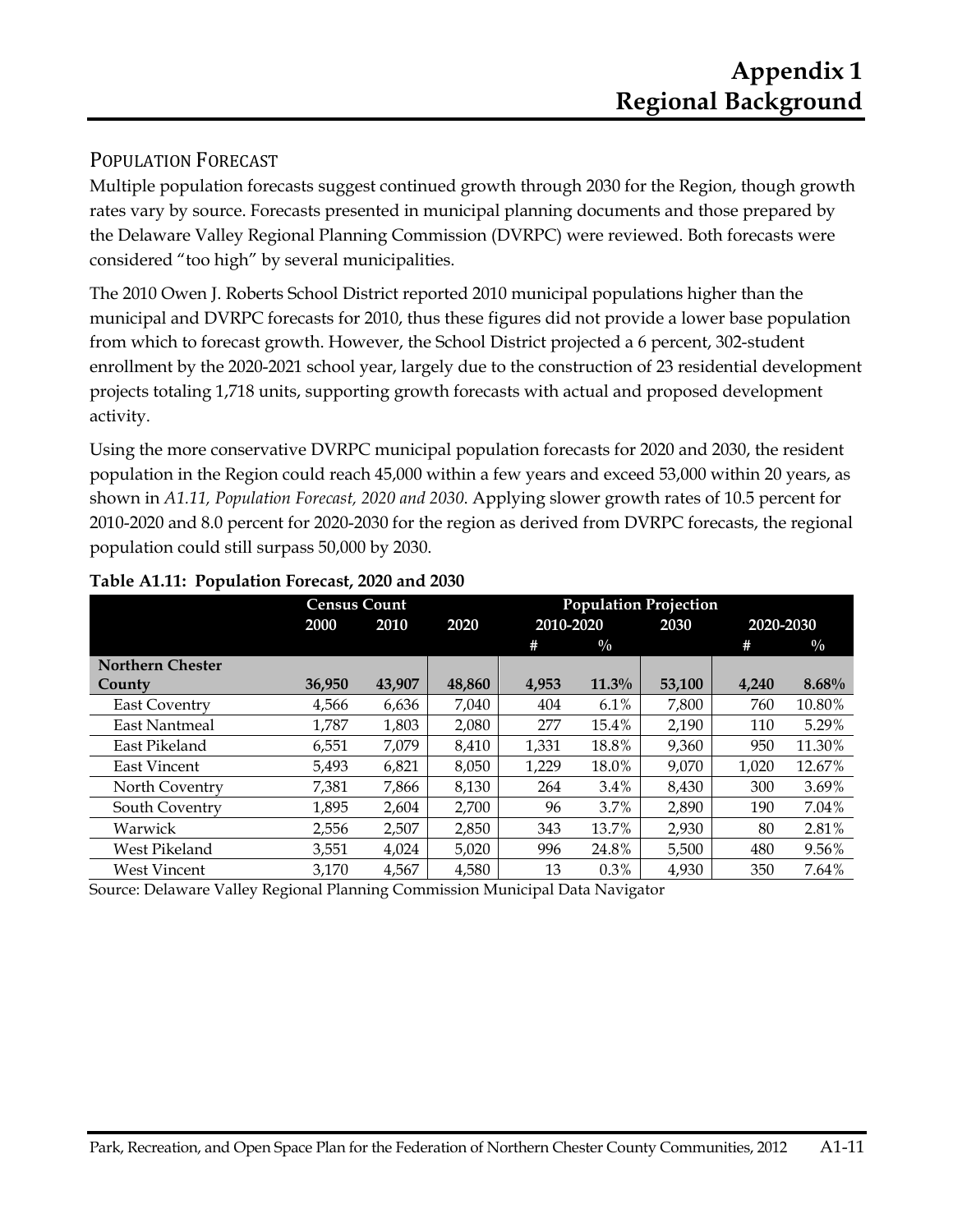## REGIONAL LAND USE PATTERN

*Map 1, 2007 Land Use*, illustrates land use data as classified by the Chester County Assessment Office. This data was used to provide a general characterization of land use and land cover patterns with knowledge of its parcel-specific accuracy.

*Table A1.12, Land Use Distribution, 2007* presents associated acreage and percent of region figures by use. These show that in 2007, 53 percent of the region was engaged in open space uses, 38 percent was developed for intensive uses, and the remaining 9 percent was classified as hydrology, unknown, or vacant land.

| <b>General Land Use Category</b>                                           | Acres  | % of Total Area |
|----------------------------------------------------------------------------|--------|-----------------|
| Commercial                                                                 | 1,191  | 2%              |
| Industrial                                                                 | 857    | 1%              |
| Multi-Family Residential                                                   | 804    | $1\%$           |
| Residential                                                                | 146    | 0%              |
| Single-Family Residential                                                  | 24,495 | 34%             |
| Utilities                                                                  | 93     | 0%              |
| <b>Intensive Uses Subtotal</b>                                             | 27,585 | 38%             |
| Agriculture                                                                | 23,423 | 32%             |
| Forested                                                                   | 3,049  | 4%              |
| Institutional                                                              | 8,823  | 12%             |
| Recreation                                                                 | 2,808  | 4%              |
| <b>Open Space Uses Subtotal</b>                                            | 38,102 | 53%             |
| Hydrology                                                                  | 58     | 0%              |
| Unknown                                                                    | 478    | $1\%$           |
| Vacant                                                                     | 6,086  | 8%              |
| <b>Other Subtotal</b>                                                      | 6,563  | $9\%$           |
| <b>Total</b>                                                               | 72,308 | $100\%$         |
| Course Chester County CIS Department: solsulations by Cannott Flaming Inc. |        |                 |

#### **Table A1.12: Land Use Distribution, 2007**

Source: Chester County GIS Department; calculations by Gannett Fleming, Inc.

Residential uses occupied the largest percentage of all land uses—35 percent of the total region or 25,445 acres. Single-family residential uses were by far the most common and included single lots urrounded by other uses as well as residential lots organized by subdivision. While classified as residential for taxation purposes, the land covered by structures and impervious surfaces on larger lots was often minimal. Multi-family residential uses were located in every municipality, though more commonly in the eastern municipalities.

Commercial uses occupied roughly 1,100 acres, or 2 percent of the total land area, generally along state transportation routes and particularly at state route intersections. The 857 acres of industrial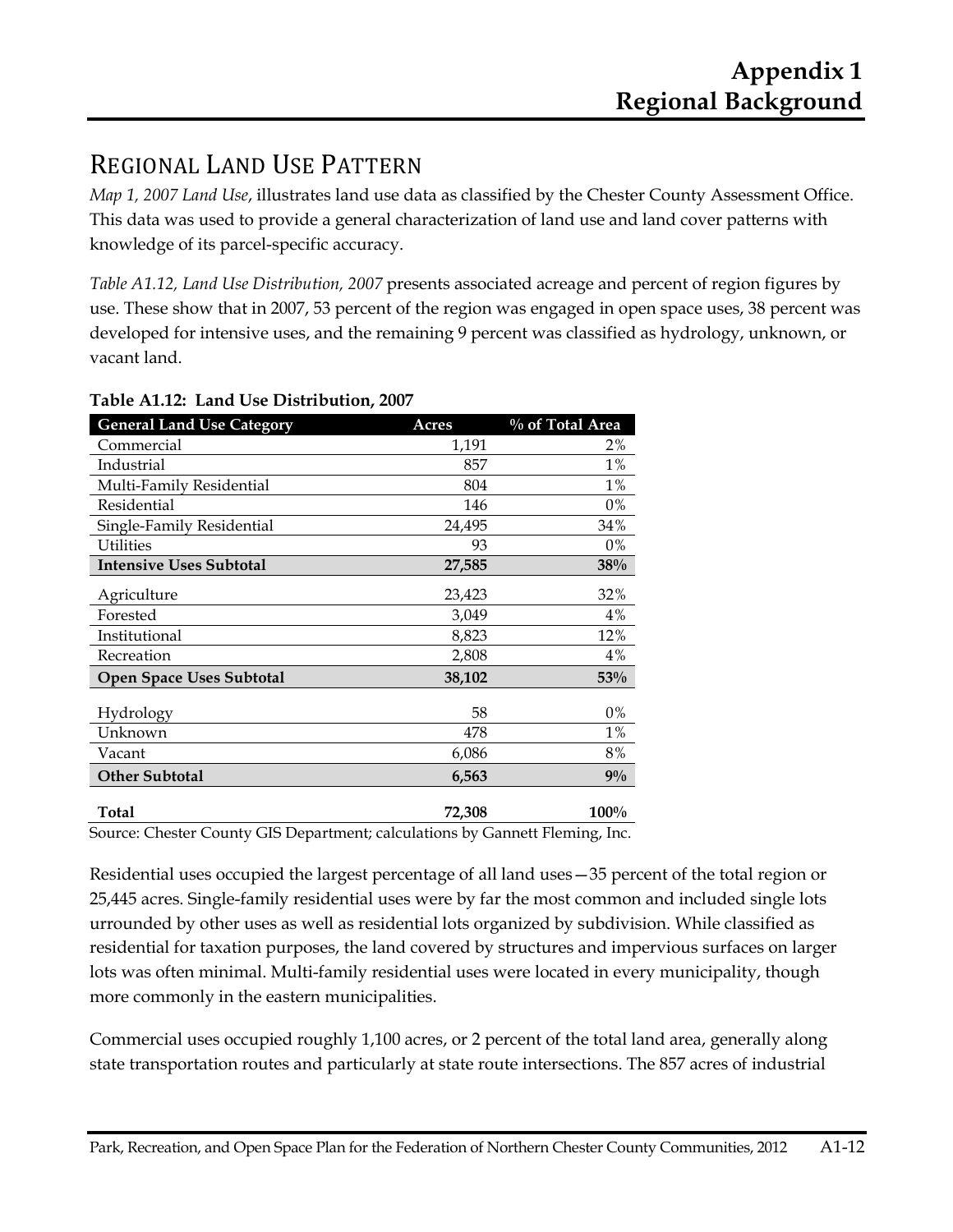land was similarly located along state highway corridors. Utilities occupied less than 100 acres as a primary land use.

Among open space uses, agriculture occupied the largest land area—23,423 acres or 32 percent of the region. More than 3,000 acres of forested private land added another 4 percent to the total acreage of working landscapes in the region.

Institutional uses occupied 12 percent of the region and included state, county, municipal, and private nonprofit-owned property, only a small portion of which represented land not dedicated to public recreation or protected open space. An additional 2,808 acres or 4 percent was classified as public or private recreation land and in most cases is protected from further development.

More than 6,000 acres were classified as vacant land by Chester County. Given this classification, one could assume that no improvements to the land were evident, and the land was functioning as open space at the time of the last assessment, though it is not protected from future development.

## COMMUNITY SERVICE LOCATIONS AND "HUBS"

*Map 2, Community Hubs*, illustrates a variety of community destinations and service areas that may be relevant to parks, recreation, and open space planning. Underlying the community hubs are the service areas for the three public school districts serving the Region.

Commercial areas are generally located along Route 100, Route 113, and Route 724, and are more concentrated at the intersections of these routes. The largest commercial shopping destinations are the Coventry Mall and the Lowe's and Giant Food Store shopping plazas along Route 100, all in North Coventry. The East Vincent Industrial Park is the only sizeable industrial activity; the Exelon's Cromby Generating Station is in the process of decommissioning and closure by 2012.

Commercial recreation providers also function as community hubs in the Region. The five private golf courses/clubs, Water World water park, and Warwick Woods Family Camping Resort are described in *Appendix 2, Park and Recreation Lands*.

There is one private heliport in East Vincent; the Pottstown-Limerick Airport, the Pottstown Memorial Medical Center Heliport, and the PECO Limerick Heliport are located across the river in Montgomery County.

A range of independent and to skilled care retirement living facilities are location in the Region. The Coventry Manor Nursing Home and the Southeastern Pennsylvania Veterans Center are the two local nursing homes. Manatawny Manor is an assisted living facility on Old Schuylkill Road in North Coventry. Spring Mill Senior Living Community and Coldstream Crossing, both located at the intersection of Route 113 and Coldstream/Pughtown Roads in East Pikeland and operated by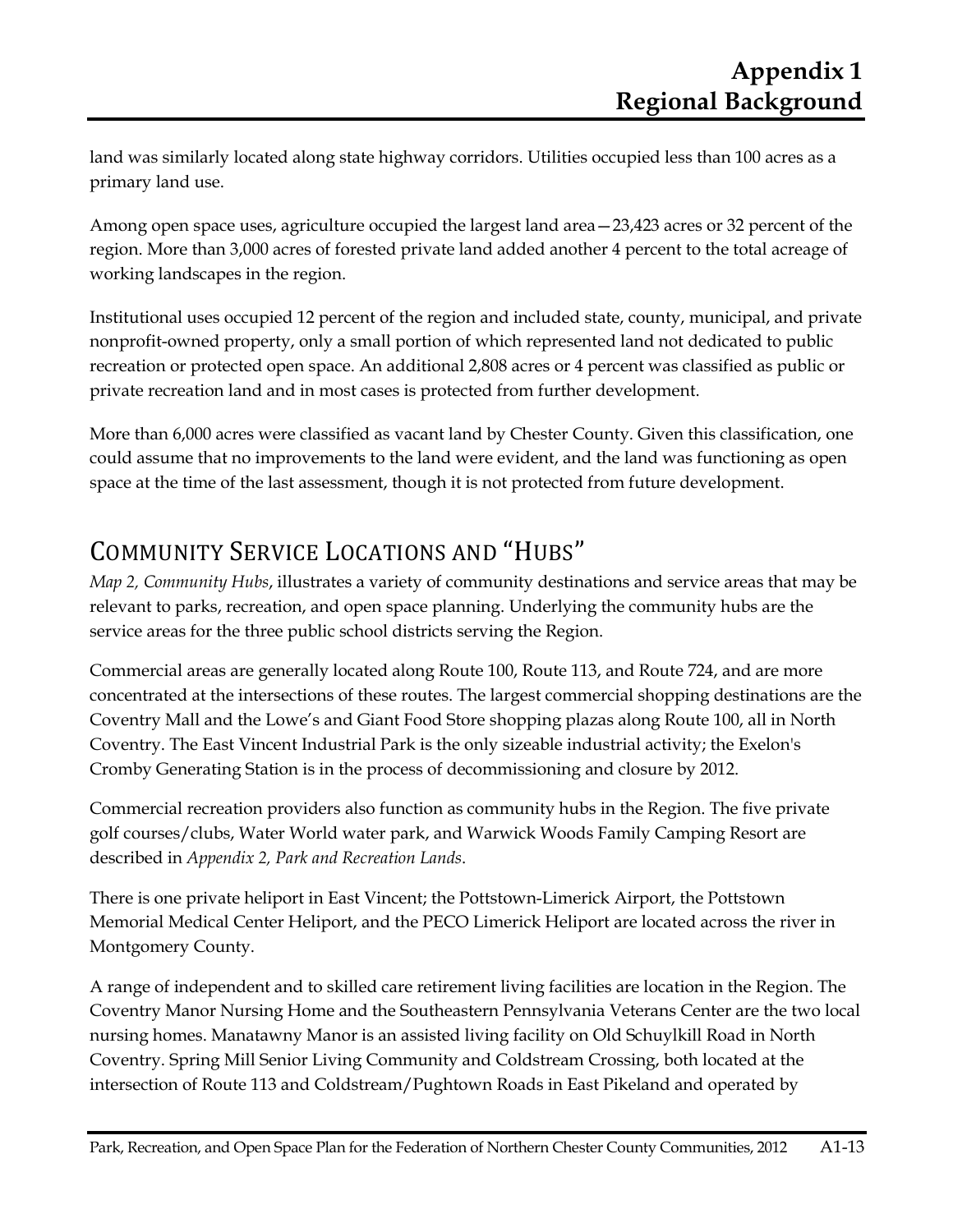Vantage Point Retirement, Inc., offer independent living as well as assisted living services. Coventry Manor Nursing Home, a skilled nursing care and rehabilitation facility operated by PennMed Consultants, Inc, is located on Chestnut Hill Road in South Coventry. Nearby hospitals are located in Pottstown and Phoenixville.

The Henrietta Hankin Branch at Weatherstone in Ludwigs Corner and the Chester Springs Library, located in the Washington Building of Historic Yellow Springs, are both member libraries of the Chester County Library System. Other nearby libraries include the Phoenixville Public Library, Pottstown Public Library, and the Spring City Free Public Library.

The Owen J. Roberts School District serves residents of seven of the nine municipalities. The district operates five elementary schools, one middle school/high school campus, and one administration building. The district also owns additional land for future district facilities: the Bealer Tract and the Kutz-Painter Tract in South Coventry, and the Pennhurst Tract in East Vincent. All of the district's properties, with the exception of the Warwick Administration Building, are located in or adjacent to the U.S. Census-defined urban area. In other words, the existing facilities and future facility sites are located in close proximity to the residential population of the region. Public schools, other district facilities, and district held lands are listed in *Table A1.13, Public School Facilities*; locations and site acreage are also provided*.*

| <b>Facility Name</b>                   | <b>Municipal Location</b> | <b>Address</b>            | <b>Acreage</b> |
|----------------------------------------|---------------------------|---------------------------|----------------|
| East Coventry Elementary School        | <b>East Coventry</b>      | 932 Sanatoga Road         | 14.6           |
|                                        | South Coventry            | 3590 Coventryville Road   |                |
| French Creek Elementary School         | East Nantmeal             | 3570 Coventryville Road   | 20.0           |
|                                        | North Coventry            | 1206 South Hanover Street | 25.4           |
| North Coventry Elementary School       | North Coventry            | 475 Kemp Road             |                |
| Vincent Elementary School              | <b>East Vincent</b>       | 340 Ridge Road            | 20.0           |
| West Vincent Elementary School         | West Vincent              | 2750 Conestoga Road       | 24.8           |
|                                        | South Coventry            | 901 Ridge Road            |                |
| Owen J Roberts                         | South Coventry            | 990 Cadmus Road           | 90.5           |
| Middle School/High School Campus       | South Coventry            | 974 Ridge Road            |                |
|                                        | South Coventry            | 881 Ridge Road            |                |
| <b>Warwick Administration Building</b> | Warwick                   | Ridge Road                | 8.4            |
|                                        | South Coventry            | 1788 Pottstown Pike       |                |
| <b>Bealer Tract</b>                    | South Coventry            | 1782 Pottstown Pike       | 57.6           |
|                                        | South Coventry            | 220 Bealer Road           |                |
| Kutz-Painter Tract (3 parcels)         | South Coventry            | 1081 Cadmus Road          | 38.6           |
| Pennhurst Tract                        | <b>East Vincent</b>       | 830 Brown Drive           | 22.4           |

#### **Table A1.13: Public School Facilities**

Source: Chester County Planning Commission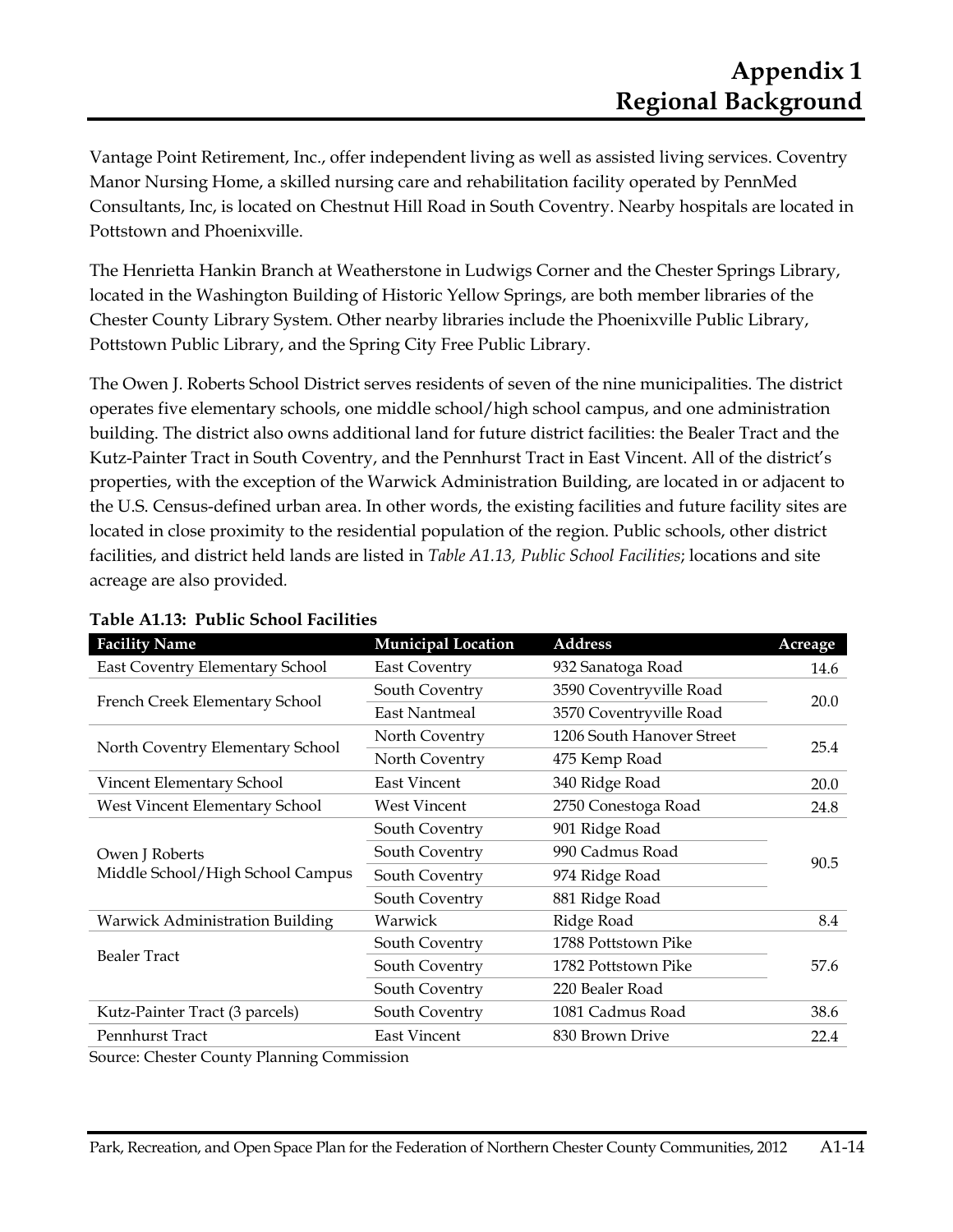Students living in East Pikeland attend the Phoenixville Area School District. Of the district's facilities, only the East Pikeland Elementary School on Hares Hill Road is located in the Region. Middle and high school students are bused to the district's centralized facilities in Phoenixville.

Students living in West Pikeland attend the Downingtown Area School District. All students are bused to the district's facilities just south of the region in Lionville, in Uwchlan Township.

In addition, the Spring City Elementary School of the Springford Area School District is located on Wall Street in East Vincent.

*A1. 14, Private School Facilities* lists schools, locations, and school types as reported by the Pennsylvania Department of Education.

| <b>Facility Name</b>                                                            | <b>Address</b>       | <b>Municipal Location</b> | <b>School Type</b>         |
|---------------------------------------------------------------------------------|----------------------|---------------------------|----------------------------|
| Camp Hill Special School                                                        | Fairview Road        | <b>East Nantmeal</b>      | Licensed, Private Academic |
| Coventry Christian School                                                       | East Schuylkill Road | North Coventry            |                            |
| Kimberton Waldorf School                                                        | East Schuylkill Road | North Coventry            | Nonpublic, Non-licensed    |
| Montgomery School                                                               | Route 113            | West Pikeland             | Nonpublic, Non-licensed    |
| St. Basil the Great School                                                      | Kimberton Road       | East Pikeland             | Nonpublic, Non-licensed    |
| West Mont Christian Academy                                                     | South Hanover Street | North Coventry            | Nonpublic, Non-licensed    |
| $\mathcal{C}$ n 1 $\mathcal{D}$ 1 $\mathcal{D}$ 1 $\mathcal{F}$ 1 $\mathcal{F}$ |                      |                           |                            |

| Table A1.14: Private School Facilities |
|----------------------------------------|
|----------------------------------------|

Source: Pennsylvania Department of Education

## FINDINGS

- 1. The Region had a 2010 resident population of 43,907, which was concentrated in the eastern and central municipalities. While individual municipal populations are small, the Region as a whole is as large as some of Pennsylvania's small cities and major boroughs. Based on this total population, the Region could potentially support a multi-faceted park system, a trail network, and diversified recreation programs.
- 2. Growth over the past 20 years has also been concentrated in the eastern and central municipalities and is forecast to continue across the Region through 2030. More residents will consume more unprotected open space and attract more commercial services that will do the same. They will also require more developed parks, and more diversified recreation facilities and programs.
- 3. The median age of the Region's residents was higher than Chester County's 36.9 years in 2000 and aged faster than the County. Residents 35 years to 54 years old comprised one third of the total population in 2000, an age cohort now 47 to 66 years old. Student and total population projections reflect this aging trend, showing a growth rate for students that is roughly half of the growth rate for the total population. Recreational opportunities for all ages groups, including the growing